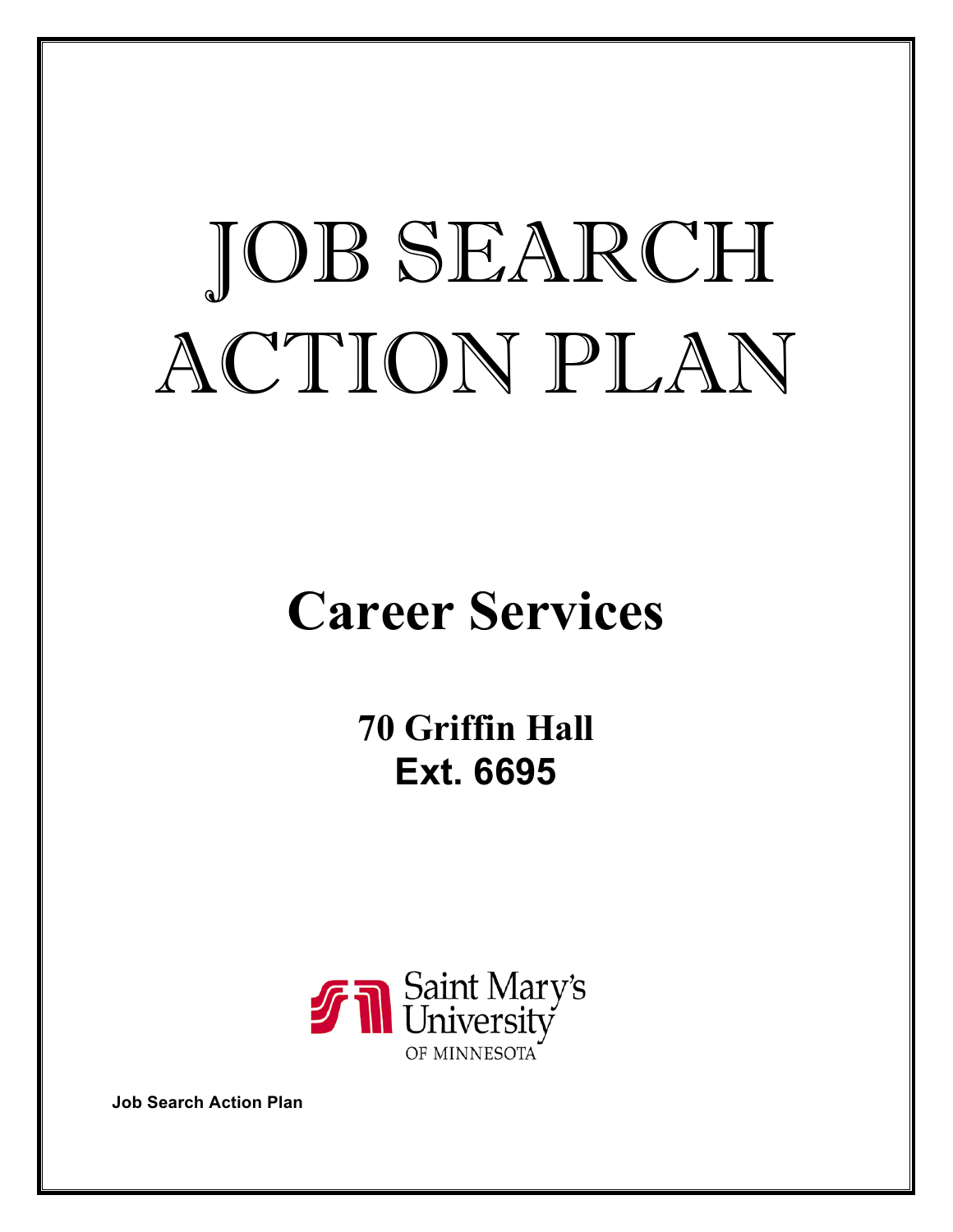Career Services & Internships Saint Mary's University of Minnesota 70 Griffin Hall

#### **Self Assessment**

- $\Box$  I have identified my personal strengths, skills, interests and values
- $\Box$  I have developed a branding statement that articulates my skills and strengths
- $\Box$  I have identified a list of possible jobs, fields of interest, possible paths
- $\Box$  I can identify short and long-term goals for my career
- $\Box$  I know what employers are looking for and which of those skills match my talents
- $\Box$  I have a sense of the geographic location where I would like to work/ live
- $\Box$  I have researched any skill or knowledge areas keeping me from being qualified for target positions and have made a continuing education plan
- **Q** Other:

#### **Support**

- $\Box$  I have identified 3-5 people to be my references and have asked them to write a letter of recommendation
- $\Box$  I have invited several people to be on my job search team and set up a contact plan (Job Club, individual meetings, etc.) with each
	- o Mentors (to assist my personal and spiritual development)
	- $\circ$  Family (to encourage, provide networking advice, financial and other support)
	- o Friends (to encourage, hold each other accountable, network with)
	- $\circ$  Industry Professionals (to learn about the field, target companies, success strategies, etc.)
	- $\circ$  Career Professionals (to help develop job seeking skills such as interviewing, negotiating, resume development, etc.)
- □ Other:

#### **Preparation**

- $\Box$  I have translated my branding statement into a 30 second commercial
- $\Box$  I have a market-ready resume reviewed by multiple people
- $\Box$  I have a cover letter template which can be adapted to various job postings
- $\Box$  I have a thank you letter template which can be adapted to various job postings
- $\Box$  I have a formatted and market-ready list of references
- $\Box$  I have a LinkedIn profile that is at All-Star Status with at least 50 connections
- $\Box$  I have studied the most commonly asked interview questions and developed responses to each of them.
- $\Box$  I have practiced answering interview questions several (dozens of) times with different people
- $\Box$  I am familiar with how to conduct informational interviews
- $\Box$  I know how to request transcripts from the registrar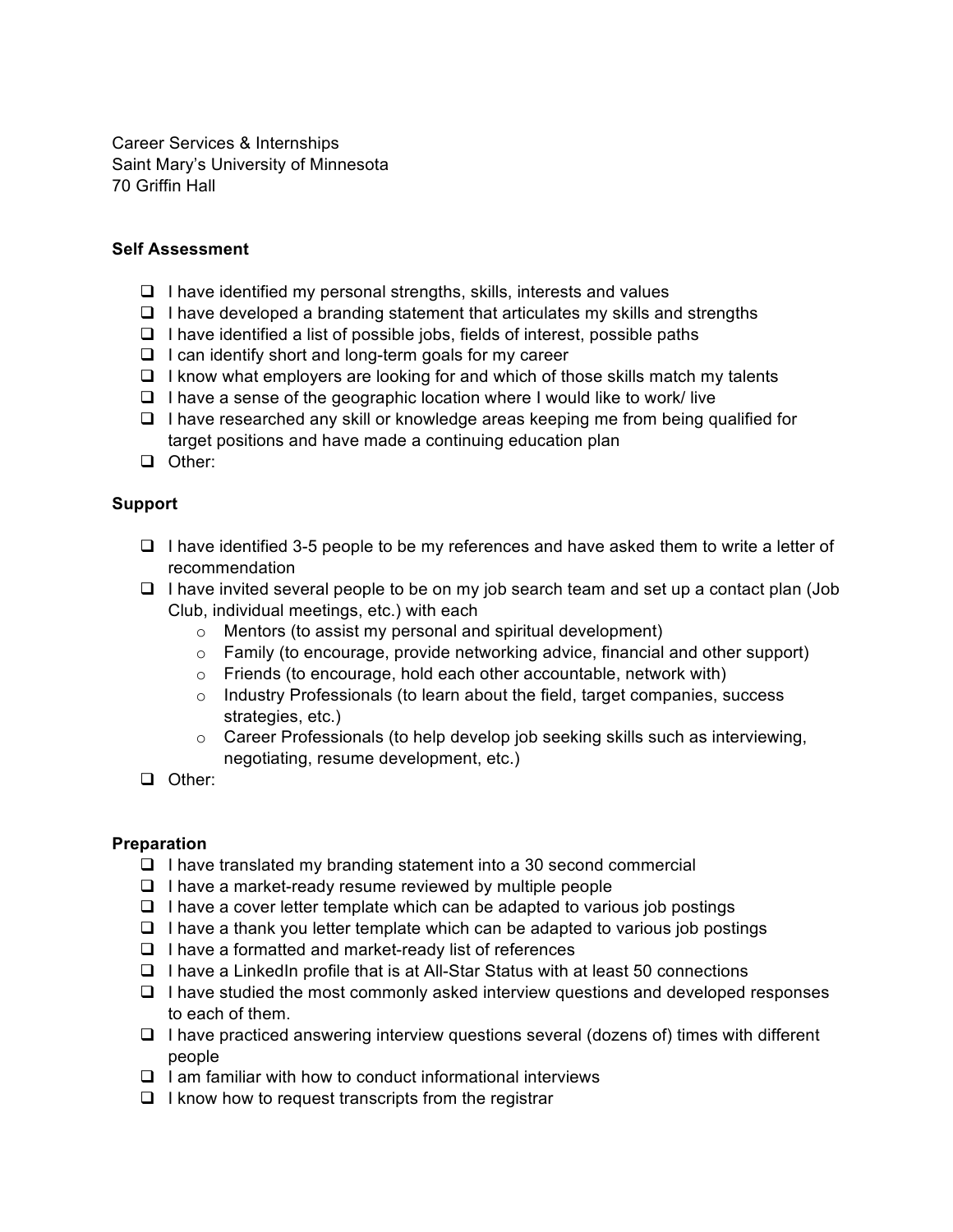- $\Box$  I have developed a portfolio of my work samples
- $\Box$  I have documented my accomplishment stories and am ready to share these accomplishments with people while networking/ interviewing
- $\Box$  I own at least two complete interview suits/ outfits and other appropriate accessories (portfolio, professional looking notebook, pens, etc.)
- D Other:

### **Research**

- $\Box$  I have identified a list of target companies, jobs and application procedures
- $\Box$  I have learned about professional associations in my industry and joined them as appropriate
- $\Box$  I have researched the companies using a variety of sources
	- o Company Research Sites (glassdoor.com, vault.com,hoovers.com, fortune.com, etc.)
	- o Company Web Sites, published materials
	- o Social Media (Google, LinkedIn blogs)
	- o Current and Former employees and others familiar with the organizations
- $\Box$  I am aware of the job market trends that might influence my search
	- o Occupational Outlook Handbook
	- o Newspaper, journal articles about economy, industries, companies
- $\Box$  I have researched salaries from a variety of sources
	- o Network including employees
	- o Various Websites (salary.com, payscale.com, indeed.com/salary, bls.gov)
- **Q** Other:

#### **Network**

- $\Box$  I am on LinkedIn and check it frequently
- $\Box$  I have a contact plan with my support team members and connect with them (separately or together) regularly
- $\Box$  I conduct multiple informational interviews weekly and follow-up appropriately
- **Q** Other:

#### **Search Strategies**

- $\Box$  I set AND KEEP regular job seeking hours every week
- $\Box$  I apply to job postings and document details (application deadline, version of cover letter/ resume used, follow-up date/ person, etc.) diligently
- $\Box$  I set up email notifications of sites that offer them
- $\Box$  I developed a contact plan until the job is no longer available
- $\Box$  I divide my job seeking work week appropriately (25% formal marketplace, 75% networking)
- $\Box$  I have bookmarked at least 5 different job boards in different categories
	- o Aggregator sites (Monster, Careerbuilder, Indeed, etc.))
	- o Niche/ Regional/ Industrial Sites (http://jobs.startribune.com/, American Psychological Association, flexjobs.com, etc.)
	- o Targeted Companies Job Boards
- $\Box$  I research and attend job fairs that are appropriate to my search goals
	- o Saint Mary's on-campus career fair (Annually in October)